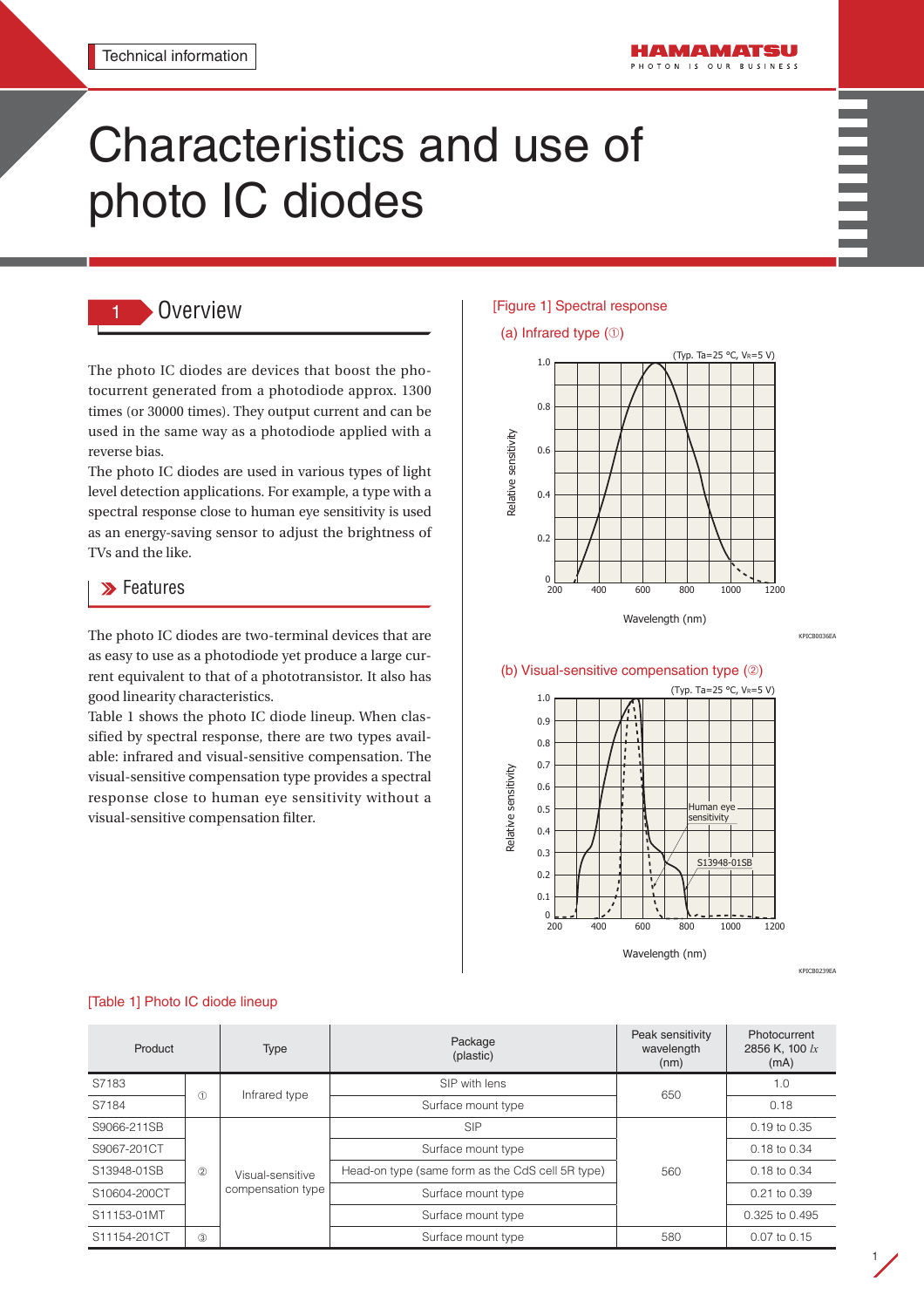

Figure 2 shows a photo IC diode application circuit example. The photo IC diode amplifies the photocurrent generated by a photodiode.

#### [Figure 2] Application circuit example (➀)



This section explains the characteristics of a typical photo IC diode S13948-01SB.

Figure 3 is an application circuit example of the visualsensitive compensation type.

There are two photosensitive areas on the chip, one for signal detection and another for compensation with sensitivities only in the near infrared region. An internal arithmetic circuit subtracts the photocurrent of the photodiode for compensation from the photocurrent of the photodiode for signal detection resulting in a spectral response with sensitivities limited more or less to the visible region. The signal is then amplified by a current amplifier and is output.

Figure 4 shows the linearity of the photocurrent. If the illuminance exceeds 500 *lx*, the linearity tends to degrade.

#### [Figure 3] Application circuit example (➁➂)



#### [Figure 4] Photocurrent vs. illuminance (S13948-01SB)



[Figure 5] Dark current vs. ambient temperature (S13948-01SB)



Ambient temperature (°C)

KPICB0157EB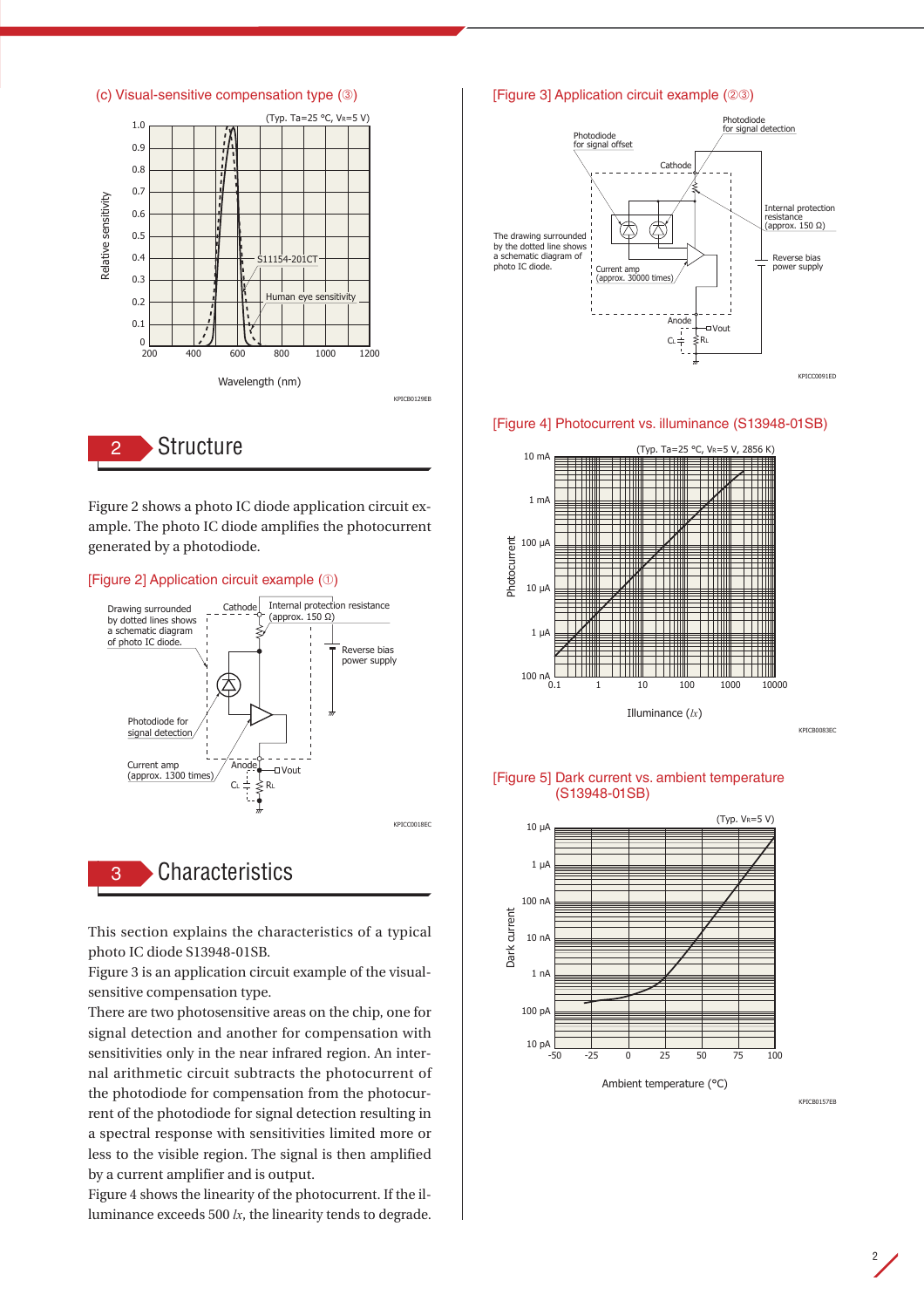









KPICB0077EB

#### [Figure 9] Directivity (S13948-01SB)



[Figure 10] Color temperature distribution producing the same integral value at human eye sensitivity



KPICB0105EA

Figure 10 shows the human eye sensitivity curve (characteristics of the human eye sensitivity to light) and color temperature spectra. The graph is plotted so that the illuminance observed by a person is the same for each color temperature. It is desirable for the sensor's spectral response to match the human eye sensitivity curve, but in reality, there is deviation. This deviation causes color temperature error output. If we assume an incandescent lamp that includes light output in the infrared region and a fluorescent lamp that hardly includes it having the same illuminance, the output values detected by a sensor that has sensitivities in the infrared region will be different. A visualsensitive compensation type photo IC diode, such as the S11154-201CT, does not use an external visualsensitive compensation filter, but its spectral response is adjusted close to human eye sensitivity to reduce color temperature error output (see Figure 11).

3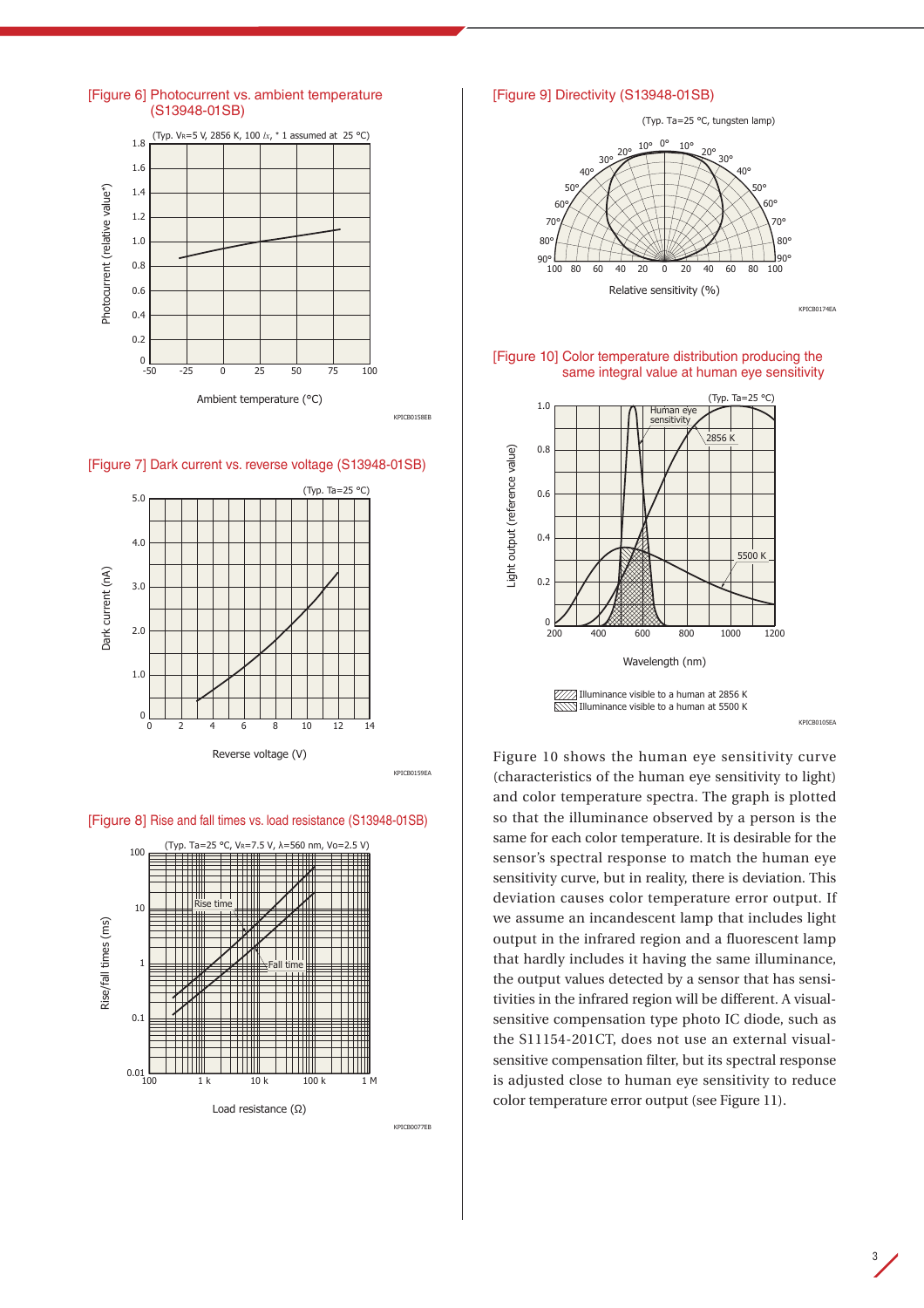

Because the photo IC diode amplifies the photocurrent to output current, a large output voltage can be obtained by connecting a load resistance. Connect the cathode so that a positive potential is applied to it [Figures 2, Figure 3]. If high-frequency components must be eliminated, we recommend that a low-pass filter load capacitance (CL) be inserted in parallel with the load resistance (RL). In this case, the cutoff frequency (fc) is expressed by equation (1).

$$
\text{fc} = \frac{1}{2\pi\text{CLRL}} \dots \dots \dots \dots \tag{1}
$$

Figure 13 shows the photocurrent vs. reverse voltage characteristics (light source: LED) for the measurement circuit example in Figure 12. The output curves are shown for each illuminance level of light source A conversion. The output curve rises from a reverse voltage (rising voltage) of approximately 0.7 V.

To protect the internal circuit in the event a current exceeding the absolute maximum rating flows, a protection resistor of approximately 150  $\Omega$  ( $\pm$ 20%) is inserted. Reverse voltage (VR) when the photo IC diode is saturated is the sum of Vbe(ON) and the voltage drop across protective resistor (Rin).

 $V = Vbe(ON) + IL \times Rin$  .............. (2)

#### [Figure 12] Measurement circuit example



The photo IC diode's reverse voltage (VR) is expressed by equation (3) according to the voltage drop across the external resistor. This is indicated as load lines in Figure 13.

$$
VR = Vcc - IL \times RL
$$
 ……… (3)

In Figure 13, the intersections between the output curves and the load lines are the saturation points. From these points, the maximum detectable light level can be specified. As the maximum light level is determined by supply voltage (Vcc) and load resistance (RL), change them according to your conditions.

Note: Vbe(ON) has a temperature characteristics of approximately -2 mV/°C, and the protective resistor approximately 0.1%/°C.

#### [Figure 13] Photocurrent vs. reverse voltage (S13948-01SB)



KPICB0107EC